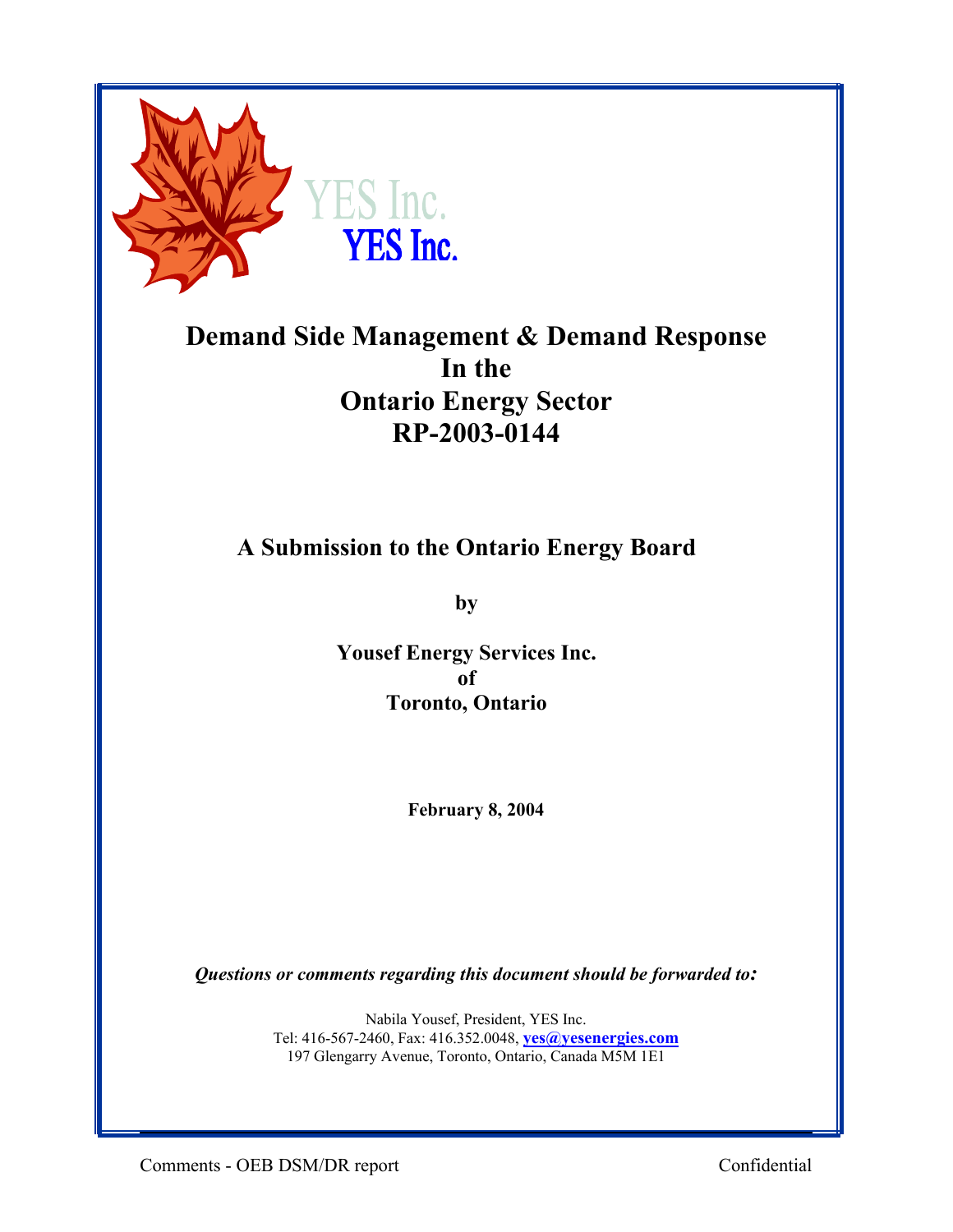### **Inroduction**

Yousef Energy Services Inc. (YES Inc.) appreciates this opportunity to present its comments on the DSM/DR OEB Report. We support the Board and the Government in its efforts to strengthen DSM/DR initiatives in Ontario.

The Principal of YES Inc. has 30 years experience in the energy sector in Ontario mainly in the electricity segment of the business. YES Inc. over the last 9 years acted as an advisor to American and Canadian companies on Ontario electricity market, the progress towards a deregulated market.

In this submission, we will attempt to accomplish two objectives. First we will briefly comment on the content and scope of the report and its alignment with the recently published report by ECSTF that has been accepted by the Minister of Energy. Second, we will recommend policy and regulatory initiatives that would significantly help balance the electricity supply and demand in Ontario.

### **Comments and Recommendations.**

YES Inc. strongly supports the OEB and the Ministry of Energy in their initiatives to promote DSM and Energy Conservation in the Province of Ontario.

#### **Scope of the Report**

Broadening the scope of the Minister's directive to include the Gas Sector in the OEB report can confuse and dilute the initiatives in the Electricity Sector. The reasons are:

- Electricity industry is lagging behind the gas industry and its DSM initiates, and hence needs more attention and focus
- Electricity is deemed "essential" and must be provided to Ontarians, however the same does not apply to gas. This provides a hierarchy of needs and hence actions
- Electricity cannot be easily or economically stored, however gas can, providing gas with more flexibility on the DSM side
- Some electrical DSM initiatives might work very well for the electricity industry, but not so well for the Gas sector and visa versa.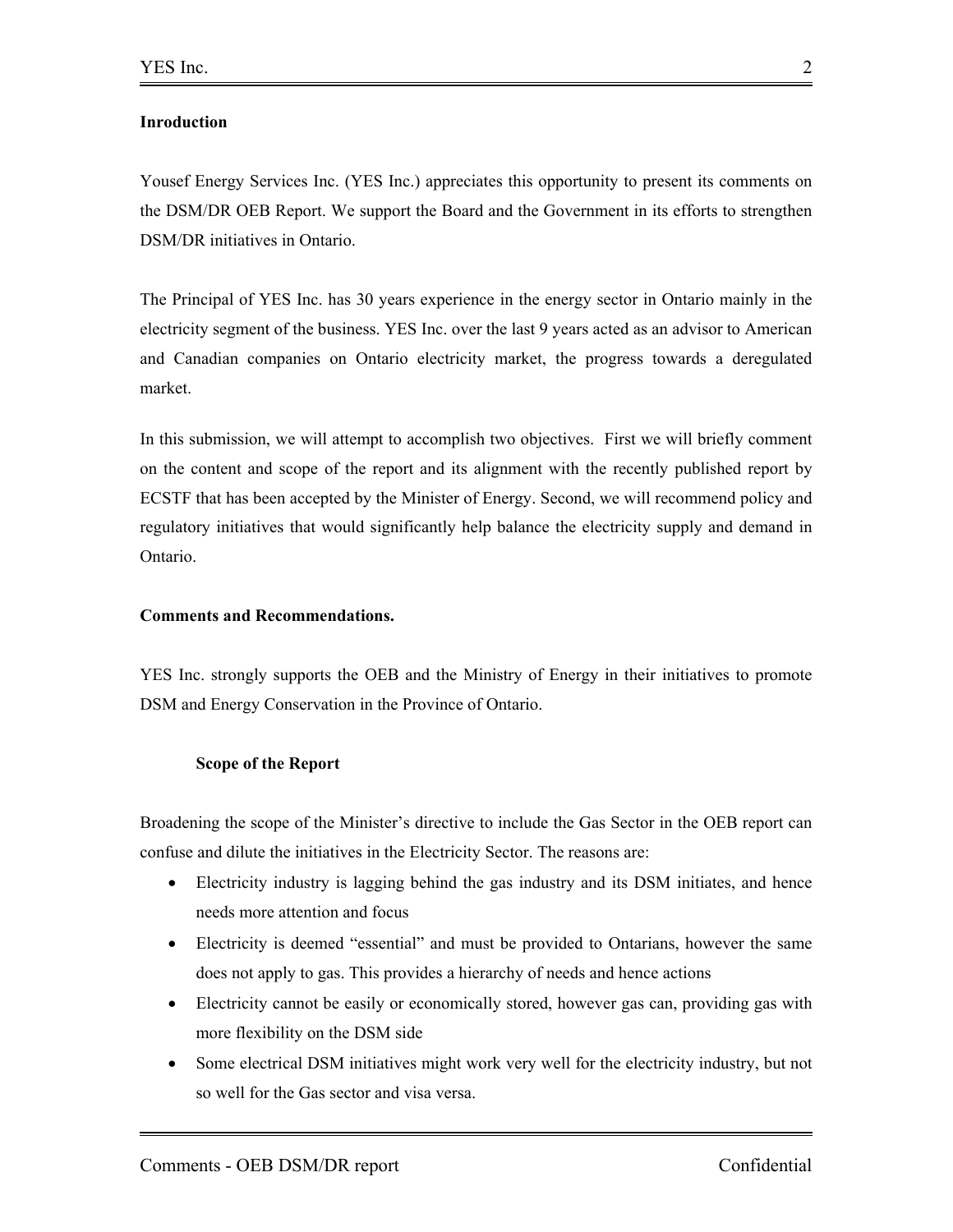• Gas Distribution companies are different from Electrical Distribution companies. Each should be given meaningful targets and measurements in their own sectors and judged on their performance in their own sector.

#### *RECOMMENDATION.*

*DSM and Conservation initiatives in the Electricity sector should be dealt with separately from Gas DSM initiatives but with a close eye on the experience in the Gas sector.* 

#### **Transmission and Distribution Systems Congestion**

Congestion of the transmission and distribution systems is a concern in Ontario and should be considered when discussing DSM and Electricity Conservation initiatives.

#### *RECOMMENDATION.*

*Solving transmission and distribution systems congestion should be added as an objective of any DSM or Electricity Conservation initiatives.* 

#### **DSM and Energy Conservation.**

DSM and Energy Conservation are being used in this report interchangeably. Some DSM initiatives may not reduce energy consumption over a specified period of time, but it will smooth-over the peaks and valleys of a system demand profile. As the report rightly points out Demand is measured in KW but energy is measured in KWH. There is a relationship between the two, but they need different policy initiatives for effective implementation.

For example Distributed Generation is extremely effective in reducing line losses and congestion in Transmission and Distribution systems. However it will have less of an impact on electricity conservation (with the exception of eliminating line losses  $-$  a range of 6% to 8% for both distribution and transmission). DG benefits should be acknowledged and encouraged considering that DG helps in managing demand side, reduces waste of energy (line losses) and provides a badly needed new environmentally friendly electrical generation.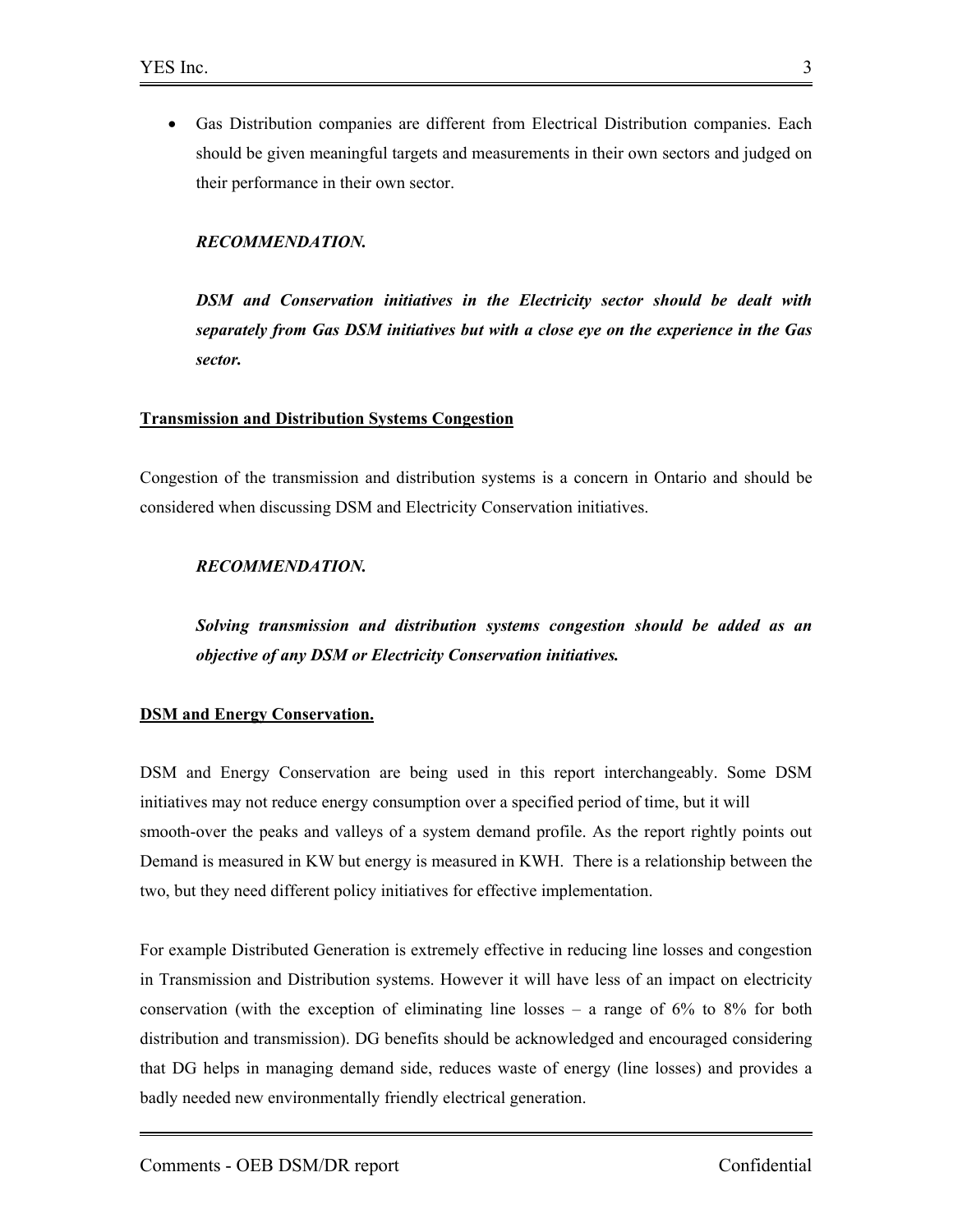#### *RECOMMENDATION.*

- *1. Congestion of Transmission and Distribution Systems must be given serious consideration in discussing and evaluating DSM and Electricity Conservation initiatives.*
- 2. On site self-generation projects should be encouraged and promoted not *penalized and burdened with additional tariffs and levies. This recommendation is in agreement with the ESCTF recommendations on treatment of DG in Ontario. For more DG benefits See appendix A.*

#### **Creating a new central agency for DSM and Electricity Conservation**

Creating yet another Central Agency in a market that already has four central agencies (MOE, OEB, IMO, and OEFC) is considered inappropriate approach to dealing with DSM and Electricity Conservation initiatives.

A fifth agency will constitute an unnecessary bureaucracy performing functions that can overlaps with functions already being provided by existing agencies. Expanding the mandate of existing agencies is considered better and timelier approach.

### *RECOMMENDATION.*

*The OEB/Utility model (or a similar model using existing agencies) is more suitable approach to managing DSM and Electricity Conservation initiatives in Ontario.* 

#### **Summary.**

Ontarians should be encouraged to manage electricity demand and conservation. However it is important to promote all forms of DSM and Conservation initiatives and send the right signal to the market participants to encourage not only DSM/Conservation initiatives but also promote private sector investment in the supply side. Promoting DSM/Conservation on the account of new supply is not what Ontario needs.